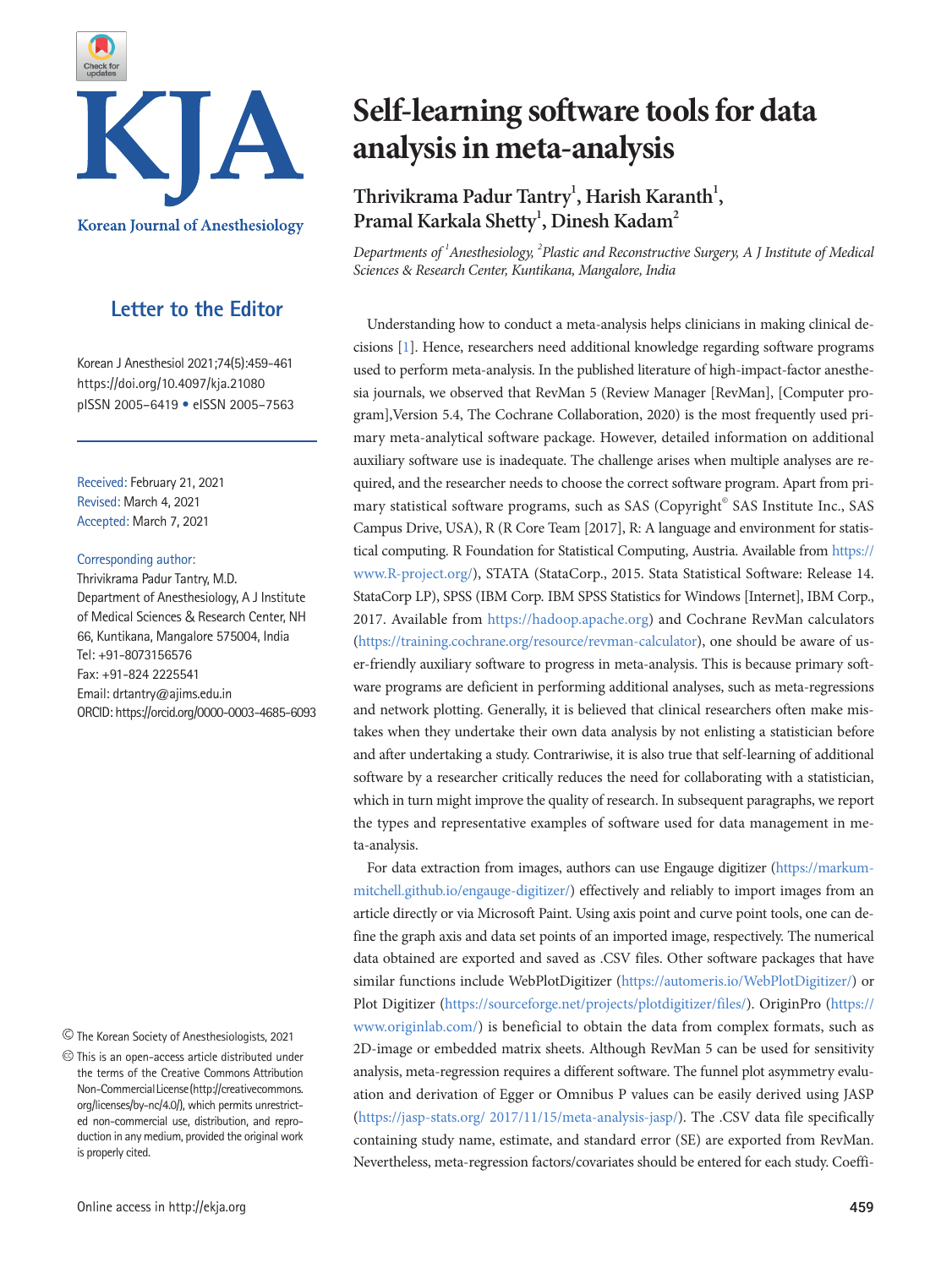cients, which depict the magnitude of effect of each factor/covariate on the studied outcome, Omnibus and Egger P values are important outputs of JASP. In addition to the images of forest and funnel plots, the File-Drawer Analysis, radial, and normal Q-Q plots are additional advantages of JASP. Meta-regressions are also possible in Open-meta[analyst] ([http://www.cebm.brown.edu/](http://www.cebm.brown.edu/openmeta/) [openmeta/\)](http://www.cebm.brown.edu/openmeta/) with similar outcomes. Furthermore, meta-correlations can be performed using MedCalc (https://[www.medcalc.](https://www.medcalc.org/download.php) [org/download.php](https://www.medcalc.org/download.php)) software by entering study, sample size, and coefficient values. A forest plot with random and mixed effect estimates can be obtained.

Recently, trial sequential analysis (TSA, [https://ctu.dk/tsa/\)](https://ctu.dk/tsa/) software gained popularity for checking the power and sample sizes of each predefined meta-analytical outcome [[2](#page-2-1)]. A common question for a researcher is, *'How many studies do I need to conduct a meta-analysis?'* Because there is no minimum limit on trials that should be included in a meta-analysis, the total sample population for meta-analysis gains importance, and the TSA software helps to calculate the required sample size information. However, TSA software should be operated on a trial-and-error basis owing to the non-availability of help files (video/text forms). The exported .CSV files from RevMan should be converted to .TSA files prior to data entry in TSA. After performing sequential analysis and calculations, the necessary graph with the required sample size is displayed in the right upper corner. Researchers need to check whether the cumulative Z-curve surpasses the traditional or trial sequential (TS) monitoring boundaries to obtain sample size information for statistical significance. A short tutorial is produced [\(Supplemental Video 1A–1D](#page-2-2)) to help researchers in understanding few of the previously mentioned auxiliary software (Engauge Digitizer, JASP, MedCalc and TSA). Occasionally, when multiple treatments are compared simultaneously in a single analysis, a network meta-analysis is performed. MetaInsight is a useful software program (<https://crsu.shinyapps.io/MetaInsight/>) for undertaking network meta-analysis. Furthermore, Cochrane 'Comparing Multiple Intervention Methods Group' compiled a suite of online materials and software tools for conducting network meta-analysis (Available from [https://training.cochrane.org/re](https://training.cochrane.org/resource/network-meta-analysis-nma-toolkit)[source/network-meta-analysis-nma-toolkit](https://training.cochrane.org/resource/network-meta-analysis-nma-toolkit) as a network meta-analysis tool kit).

Online tools are often required to help with the measurement of collected data. In addition to Cochrane calculators, data synthesis, and conversion of dispersion measures, alternative tools may be needed for assorted analysis. Therefore, for pooled data conversion, statsdo.com (https://[www.statstodo.com/](https://www.statstodo.com)) is user-friendly. In the A to Z 'Index (subject) link' of home menu bar, necessary program tabs can be identified. E.g., for conversion of data into a pooled

data, the 'C' index (C for Combine mean and SDs) should be searched. Bookdown.org ([https://bookdown.org/MathiasHarrer/](https://bookdown.org/MathiasHarrer/Doing_Meta_Analysis_in_R/power-calculator-tool.html) [Doing\\_Meta\\_Analysis\\_in\\_R/power-calculator-tool.html](https://bookdown.org/MathiasHarrer/Doing_Meta_Analysis_in_R/power-calculator-tool.html)) is a good power calculator available for meta-analysis. With the effect size mentioned as the standardized mean difference, a power plot is displayed when the number of studies and participants are entered into the calculator. Practical meta-analysis effect-size calculator ([https://campbellcollaboration.org/escalc/html/EffectSize-](https://campbellcollaboration.org/escalc/html/EffectSizeCalculator-OR-main.php)[Calculator-OR-main.php\)](https://campbellcollaboration.org/escalc/html/EffectSizeCalculator-OR-main.php) is a comprehensible tool. GRADEpro (GRADEpro Guideline Development Tool [Software], McMaster University, 2020 [developed by Evidence Prime, Inc], [https://gra](https://gradepro.org)[depro.org/\)](https://gradepro.org) is used to provide grading of recommendations assessment, development and evaluation (GRADE) evidence [\[3\]](#page-2-3). Similarly, Microsoft Publisher is of considerable help in combining images or adjusting large tables (such as a table of study characteristics) and conversion of files to a different format (.pdf). Moreover, Adobe Illustrator CC can be used (https:[//www.adobe.](https://www.adobe.com/in/products/illustrator.html) [com/in/products/illustrator.html\)](https://www.adobe.com/in/products/illustrator.html) to convert and obtain high-resolution publication quality images.

The *Korean Journal of Anesthesiology* is currently publishing a special issue devoted to the topic of "systematic review and meta-analysis". This special issue will feature applications of systematic reviews and meta-analyses that will provide evidence-based knowledge that will contribute significantly to the field of anesthesiology. We believe that such contextual thinking by the editorial team will help readers to achieve their research visions. Additionally, the meta-analyses published in previous issues of high-impact-factor anesthesia journals can be used as examples by prospective researchers to answer their study goals. User helpguides in Cochrane articles and RevMan teach meta-analysis methodologies from scratch. However, knowledge of auxiliary software is essential to compete the task. Self-learning of the aforementioned software tools is not only easy and interesting, but also vital for academic anesthesia teaching faculty.

#### **Conflicts of Interest**

No potential conflict of interest relevant to this article was reported.

#### **Author Contributions**

Thrivikrama Padur Tantry (Conceptualization; Data curation; Methodology; Project administration; Resources; Software; Supervision; Validation; Visualization; Writing – original draft; Writing – review & editing)

Harish Karanth (Formal analysis; Methodology; Supervision; Vi-